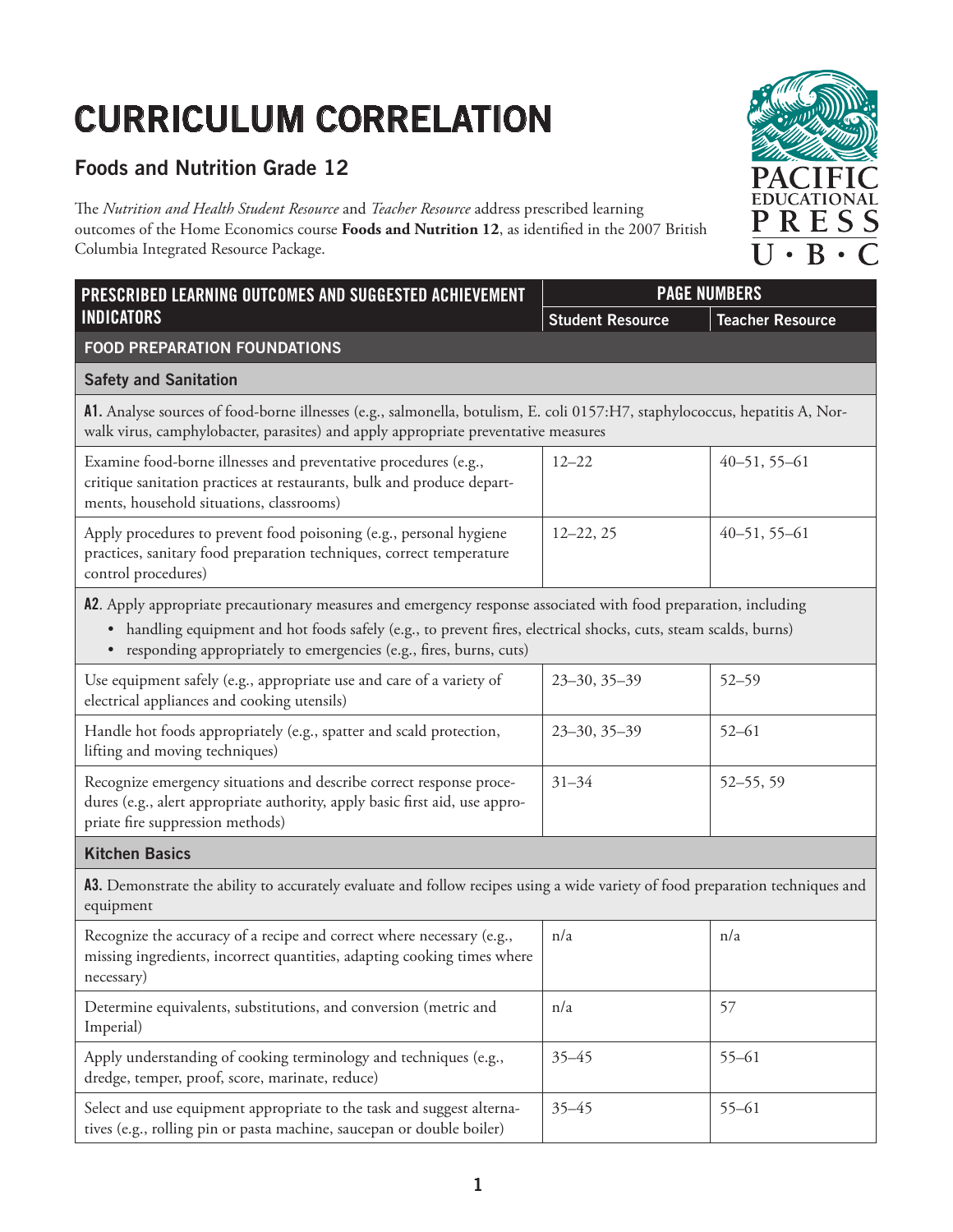

| PRESCRIBED LEARNING OUTCOMES AND SUGGESTED ACHIEVEMENT<br><b>INDICATORS</b>                                                                                                                                                                                                                                                    | <b>PAGE NUMBERS</b>     |                                                                                                                                    |  |  |
|--------------------------------------------------------------------------------------------------------------------------------------------------------------------------------------------------------------------------------------------------------------------------------------------------------------------------------|-------------------------|------------------------------------------------------------------------------------------------------------------------------------|--|--|
|                                                                                                                                                                                                                                                                                                                                | <b>Student Resource</b> | <b>Teacher Resource</b>                                                                                                            |  |  |
| A4. Evaluate new technologies available for food preparation                                                                                                                                                                                                                                                                   |                         |                                                                                                                                    |  |  |
| Research and report on new equipment and technologies (e.g., silicone<br>equipment, stove technology, computer-programmed appliances,<br>software)                                                                                                                                                                             | n/a                     | n/a                                                                                                                                |  |  |
| A5. Devise plans and implement effective strategies for task sequencing and time management in co-operation with partners<br>and groups                                                                                                                                                                                        |                         |                                                                                                                                    |  |  |
| Independently plan, organize, and share tasks among group members,<br>assisting others in group when necessary (e.g, cooking, clean-up, proj-<br>ects, field trips)                                                                                                                                                            | n/a                     | $55-61, 81-84,$<br>104-105, 124-125,<br>147-148, 170-171,<br>192-193, 217-218,<br>245-246, 262-263,<br>284-285                     |  |  |
| <b>Function of Ingredients</b>                                                                                                                                                                                                                                                                                                 |                         |                                                                                                                                    |  |  |
| A6. Adapt ingredients and methods to create original recipes                                                                                                                                                                                                                                                                   |                         |                                                                                                                                    |  |  |
| Create new recipes using knowledge of ingredients, functions, propor-<br>tions, temperatures, and preparation methods (e.g., adding and substi-<br>tuting spices, proteins, starches, vegetables; altering cooking method)                                                                                                     | 46, 98, 107, 159-160    | 57, 97-98                                                                                                                          |  |  |
| <b>FOOD PREPARATION TECHNIQUES</b>                                                                                                                                                                                                                                                                                             |                         |                                                                                                                                    |  |  |
| <b>Food Products</b>                                                                                                                                                                                                                                                                                                           |                         |                                                                                                                                    |  |  |
| <b>B1.</b> Select recipes and apply cooking principles to prepare healthy dishes and multicourse meals, incorporating presentation<br>and budgetary considerations                                                                                                                                                             |                         |                                                                                                                                    |  |  |
| Follow recipes to produce and present a successful product or meal<br>(e.g., soups, sauces, pasta, meat or meat alternatives, vegetables, fruits,<br>grains, salads, baked goods, confections), factoring in budget                                                                                                            | 35-46, 98, 161          | 55-61, 97-98, 145                                                                                                                  |  |  |
| <b>Methods of Cooking</b>                                                                                                                                                                                                                                                                                                      |                         |                                                                                                                                    |  |  |
| <b>B2.</b> Choose and demonstrate appropriate cooking methods for particular products                                                                                                                                                                                                                                          |                         |                                                                                                                                    |  |  |
| Use procedures and techniques for a variety of cooking methods (e.g.,<br>baking, boiling, braising, broiling, frying, grilling, microwaving,<br>poaching, pressure cooking, raw, roasting, sautéing, slow cooking,<br>steaming, stewing, stir-frying, and food preservation methods such as<br>freezing, dehydrating, canning) | $35 - 45$               | $55-61, 81-84,$<br>$104 - 105$ , $124 - 125$ ,<br>$147 - 148$ , $170 - 171$ ,<br>192-193, 217-218,<br>245-246, 262-263,<br>284-285 |  |  |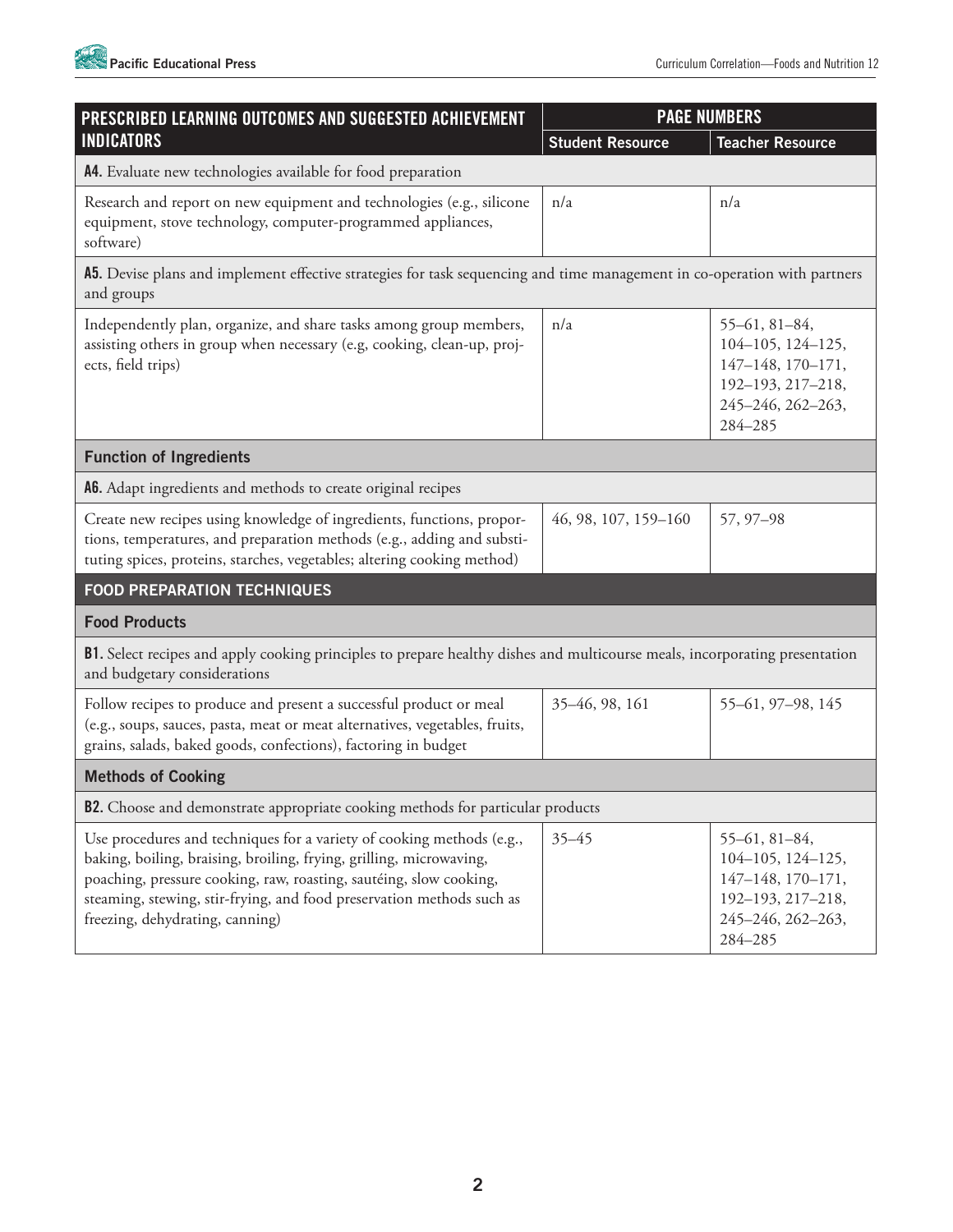

| PRESCRIBED LEARNING OUTCOMES AND SUGGESTED ACHIEVEMENT                                                                                                                                                                                                                                                                                                                                                                                      | <b>PAGE NUMBERS</b>                             |                                                     |  |  |
|---------------------------------------------------------------------------------------------------------------------------------------------------------------------------------------------------------------------------------------------------------------------------------------------------------------------------------------------------------------------------------------------------------------------------------------------|-------------------------------------------------|-----------------------------------------------------|--|--|
| <b>INDICATORS</b>                                                                                                                                                                                                                                                                                                                                                                                                                           | <b>Student Resource</b>                         | <b>Teacher Resource</b>                             |  |  |
| <b>NUTRITION AND HEALTHY EATING</b>                                                                                                                                                                                                                                                                                                                                                                                                         |                                                 |                                                     |  |  |
| C1. Apply principles from <i>Eating Well with Canada's Food Guide</i> and other reliable sources to analyse menus and make rec-<br>ommendations for particular dietary needs                                                                                                                                                                                                                                                                |                                                 |                                                     |  |  |
| Use Eating Well with Canada's Food Guide or Eating Well with Canada's<br>Food Guide - First Nations, Inuit, and Métis and other reliable sources<br>to create nutritional plans to meet a variety of physiological and cul-<br>tural needs (e.g, adolescents, children, seniors, pregnancy, vegetarian,<br>high performance, weight control, and health conditions prevalent in<br>society today, such as obesity, diabetes, heart disease) | 48-83, 161, 166-197,<br>$230 - 259$             | 57, 88-100, 145, 156-<br>177, 187, 201-225,         |  |  |
| C2. Demonstrate an understanding of the importance of energy balance                                                                                                                                                                                                                                                                                                                                                                        |                                                 |                                                     |  |  |
| Describe the role of metabolism in the body                                                                                                                                                                                                                                                                                                                                                                                                 | $116 - 137$                                     | $109 - 131$                                         |  |  |
| Research the relationship between food intake, physical activity, and<br>metabolism                                                                                                                                                                                                                                                                                                                                                         | 116-137                                         | 109-131                                             |  |  |
| C3. Analyse implications of healthy and unhealthy eating behaviour, including following food fads, disordered eating, and<br>use of supplements                                                                                                                                                                                                                                                                                             |                                                 |                                                     |  |  |
| Research healthy and unhealthy eating behaviours (e.g., eating in<br>moderation, eating a balanced diet, following the RDA, emotional eat-<br>ing, overeating due to stress), and describe their short- and long-term<br>effects on the body (e.g., healthy body image, emotional and mental<br>well-being, obesity, diabetes, hypertension)                                                                                                | 50-83, 116-137,<br>138-165, 166-197,<br>230-257 | 67-86, 109-131,<br>132-155, 157-177,<br>$201 - 225$ |  |  |
| Research food fads, fad diets, and the use of supplements (e.g., high<br>protein diet, low carbohydrate diet, energy drinks, meal replacements,<br>super foods, protein powders, mega vitamins)                                                                                                                                                                                                                                             | 198-229                                         | 178-200                                             |  |  |
| C4. Modify and test recipes to improve their nutritional value                                                                                                                                                                                                                                                                                                                                                                              |                                                 |                                                     |  |  |
| Independently alter a recipe to make it healthier (e.g., use whole wheat<br>instead of white flour in recipes, bake bannock instead of frying, make<br>a low-fat salad dressing)                                                                                                                                                                                                                                                            | $104 - 107$                                     | 98-99, 104-105, 145,<br>$147 - 148$                 |  |  |
| <b>C5.</b> Critique the use of additives and enrichments, use of pesticides,<br>and nutrition and health statements about foods                                                                                                                                                                                                                                                                                                             |                                                 |                                                     |  |  |
| Research the pros and cons of additives and enrichments (e.g., artificial<br>sweeteners, stabilizers, preservatives, calcium, folic acid, fortification)<br>in order to make informed consumer decisions                                                                                                                                                                                                                                    | 69-73, 77, 80, 82, 219                          | 70-77, 79-80, 187                                   |  |  |
| Research pesticide use in food production                                                                                                                                                                                                                                                                                                                                                                                                   | 281-299, 336-365                                | 239, 268-300                                        |  |  |
| Analyse nutrition and health claims and how they may change over<br>time (e.g., oat bran to lower cholesterol, butter vs. margarine, super-<br>foods, low carbohydrate-high protein diet)                                                                                                                                                                                                                                                   | 198-220                                         | 178-200                                             |  |  |